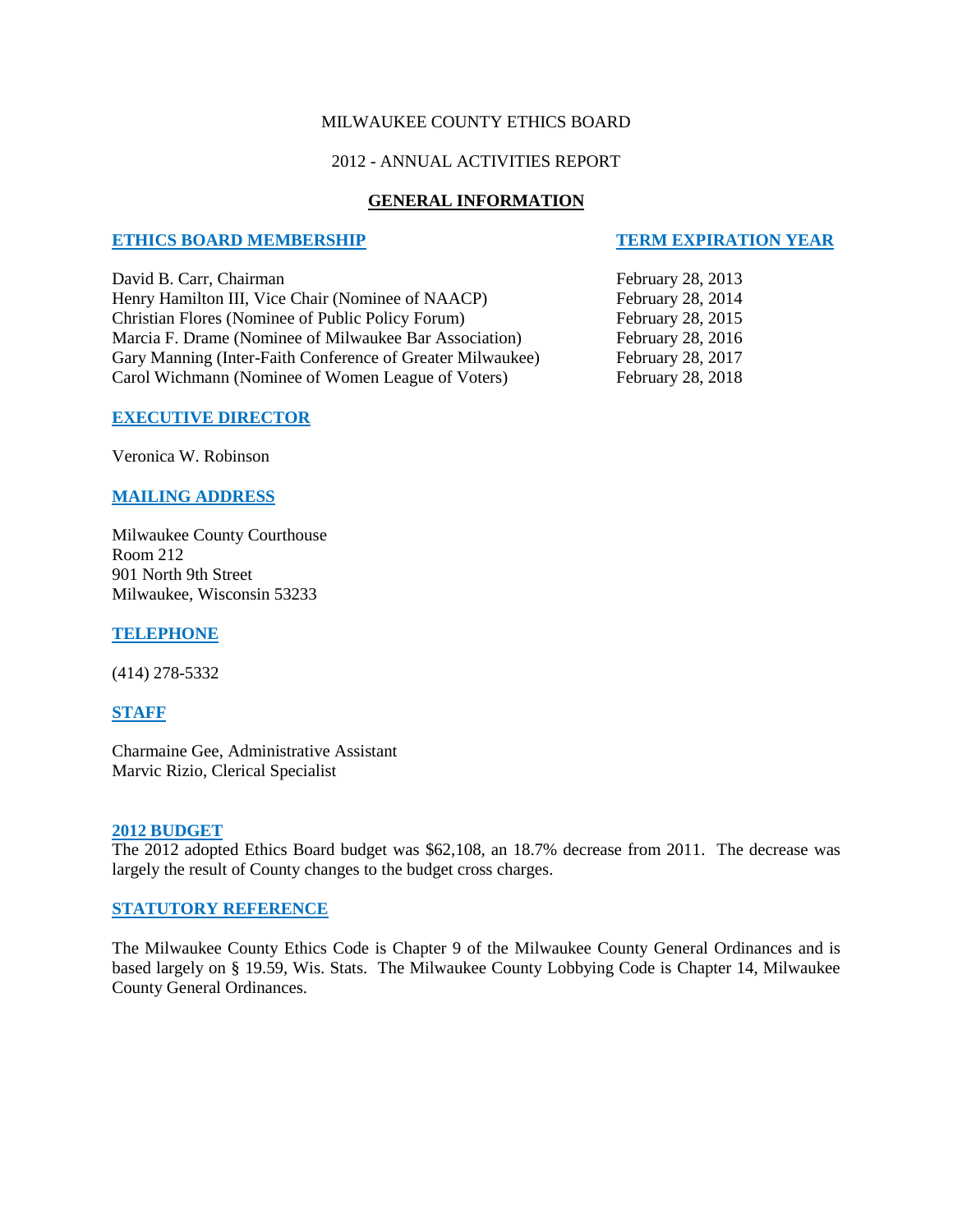# **INTENT**

It is the intent of the Milwaukee County Ethics Code that: Government decisions and policy be made in the best interests of the people, the community, and the government; public office not be used for personal gain; and the public have confidence in the integrity of the government.

# **HISTORY**

The Ethics Board and the Ethics Code it administers were created in February 1975. The Code sets forth standards of ethical conduct for all county employees, including elected and appointed officials and members of boards and commissions. The County Board has amended the Code 26 times since its inception, with the most recent amendment occurring in 2008.

# **ORGANIZATION**

## **Ethics Board**

The Board consists of six members appointed by the County Executive and confirmed by the Milwaukee County Board of Supervisors for staggered six-year terms. As of 2008, new members are nominated by one of six outside entities. These authorities are leaders of longstanding, broad-based Milwaukee County entities interested in good government and institutional integrity and include:

- The President of the National Association for the Advancement of Colored People (NAACP)
- Board Chair of Public Policy Forum
- Board Chair of Greater Milwaukee Committee
- President of the Milwaukee Bar Association
- Board Chair of Inter-Faith Conference of Greater Milwaukee
- $\bullet$ President of the Board of the League of Women Voters of Greater Milwaukee

The goal of this process is to ensure that the Board members reflect the racial and ethnic diversity of Milwaukee County, serve the residents of Milwaukee County according to their oaths of office, and act independently from the nomination and appointing authorities. An action by the Ethics Board requires an affirmative vote of four members. While serving on the Board, and for one year prior to his/her appointment, no member can be a county public official or employee, or have been a candidate for public office.

# **BOARD RESPONSIBILITIES**

The Ethics Board administers the Code of Ethics written for county officials, employees, and members of county boards and commissions and is the primary source of interpretation of the Milwaukee County Ethics Code. The Board has three major responsibilities:

- First, the Board directs persons specified, pursuant to the Code, to timely file Statements of Economic Interests with the Board. These Statements are retained by the Board and are a matter of public record.
- Second, the Board, upon request, advises any county official, employee, or those who do business with county employees on the propriety of matters to which they may become a part, pursuant to the Code.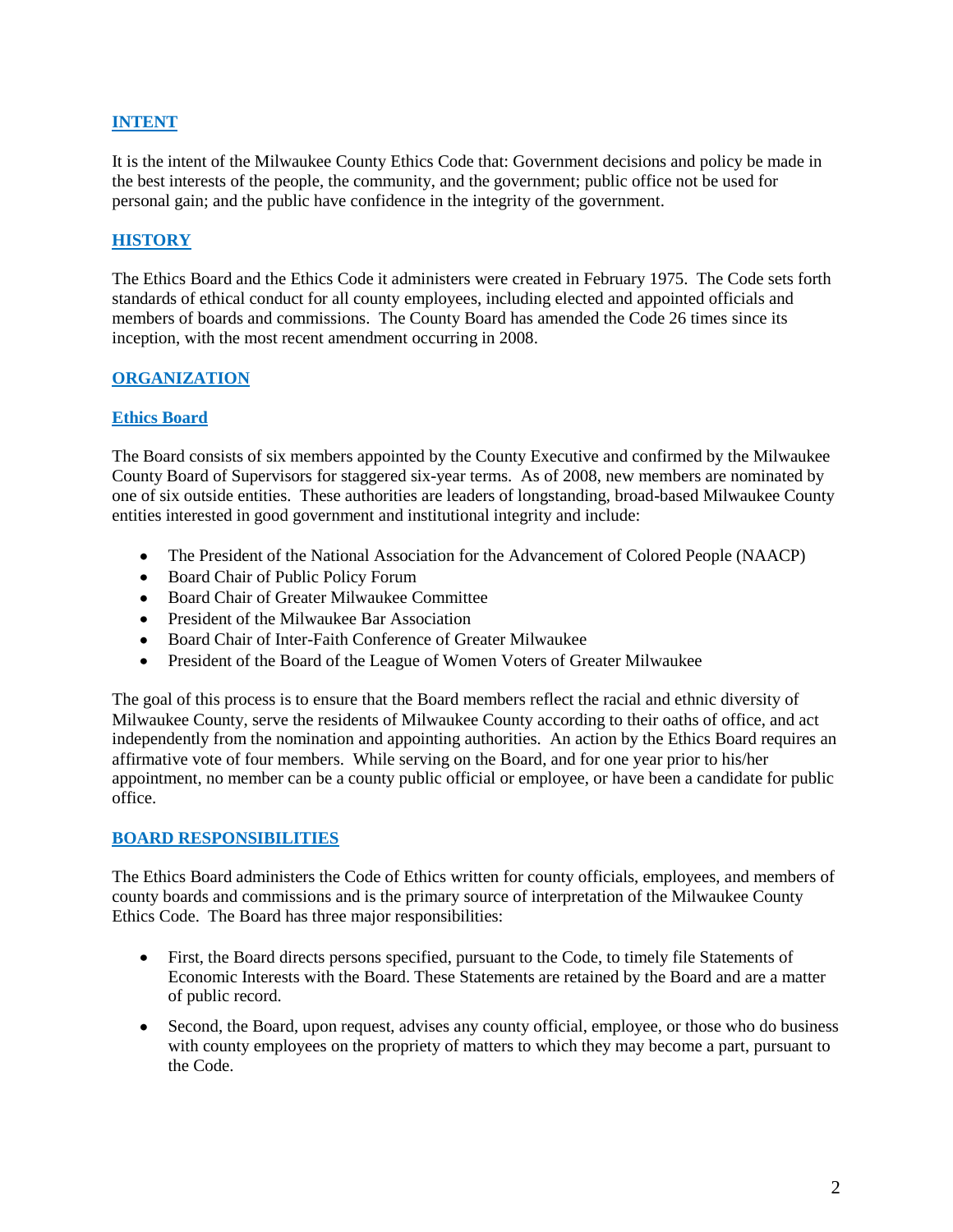- Third, the Board accepts verified complaints against and requests to investigate county elected or appointed officials, employees, or members of county boards and commissions. The Board may conduct a preliminary investigation of verified complaints and make a determination of probable cause of a violation of the Code. If the Ethics Board determines charges should be brought against a county employee or public official, the Board appoints a hearing examiner to conduct a hearing. If a violation of the Code is found by the hearing examiner, the Ethics Board may issue orders, which may include a forfeiture up to \$1,000, and/or refer the matter with other recommendations to:
	- o the Governor in the case of the County Executive, Sheriff, or Register of Deeds;
	- o the Chief Judge to the First Judicial Administrative District of the State of Wisconsin in the case of the Clerk of Circuit Courts;
	- o or the County Board in the case of the County Clerk, County Treasurer, or County Supervisor.

## **BOARD OPERATIONS**

During the 12 months covered by this report (calendar year 2012), the Ethics Board met ten times, an increase of 150% over 2011. By ordinance, the Ethics Board meets four (4) times per year for the purpose of carrying out the Board's assigned duties and responsibilities. The additional six (6) meetings resulted in part from preliminary conferences held by the Ethics Board. Each meeting was preceded by public announcements of the time, place and matters to be discussed. Although requests for confidential written advice and investigations must, as a matter of ordinance, be held in closed session, the Board gives public notice of the time, place, and general subject of its closed sessions in conformance with the State of Wisconsin's Open Meeting law. Most all other items of the meeting agenda are held in public session. Preliminary conferences, by ordinance, are held in closed session.

## **BUDGET**

Annually, along with all other funded departments in the county, the Ethics Board presents its operating budget to the County Executive and appears before the Finance Committee of the County Board seeking County Board appropriations for its operation. In 2012, the County Executive proposed merging the budget and staff of the Ethics Board into the Division of Human Resources. The Ethics Board, along with the Personnel Review Board, which shares the Ethics Board staff and most resources, petitioned the County Board of Supervisors to reject the arrangement which posed clear conflicts of interest. The proposal was overturned by a majority vote of 17-2 (Supervisors Joseph Rice and Paul Cesarz dissenting) and the Ethics Board and Personnel Review Board retained full authority over its staff and its funding. The approved 2012 budget was approved at \$62,108, a decrease of \$14,279 from 2011. The decrease largely resulted from a loss of the Ethics Board's budget for training and development related to the Milwaukee County Ethics Code.

## **MEETINGS AND ATTENDANCE**

The three-year average board participation rate is 84%, up slightly from 2011. Participation levels remain below 100% in part due to work or family conflicts experienced by the Board members. In addition, the Ethics Board held nine (9) meetings in 2012, a significant increase from years prior and a reflection of the positive impact of the Ethics Board's training and education efforts. When necessary and possible, Board members are able to participate in the meetings by conference phone. Additional data is included on page 4.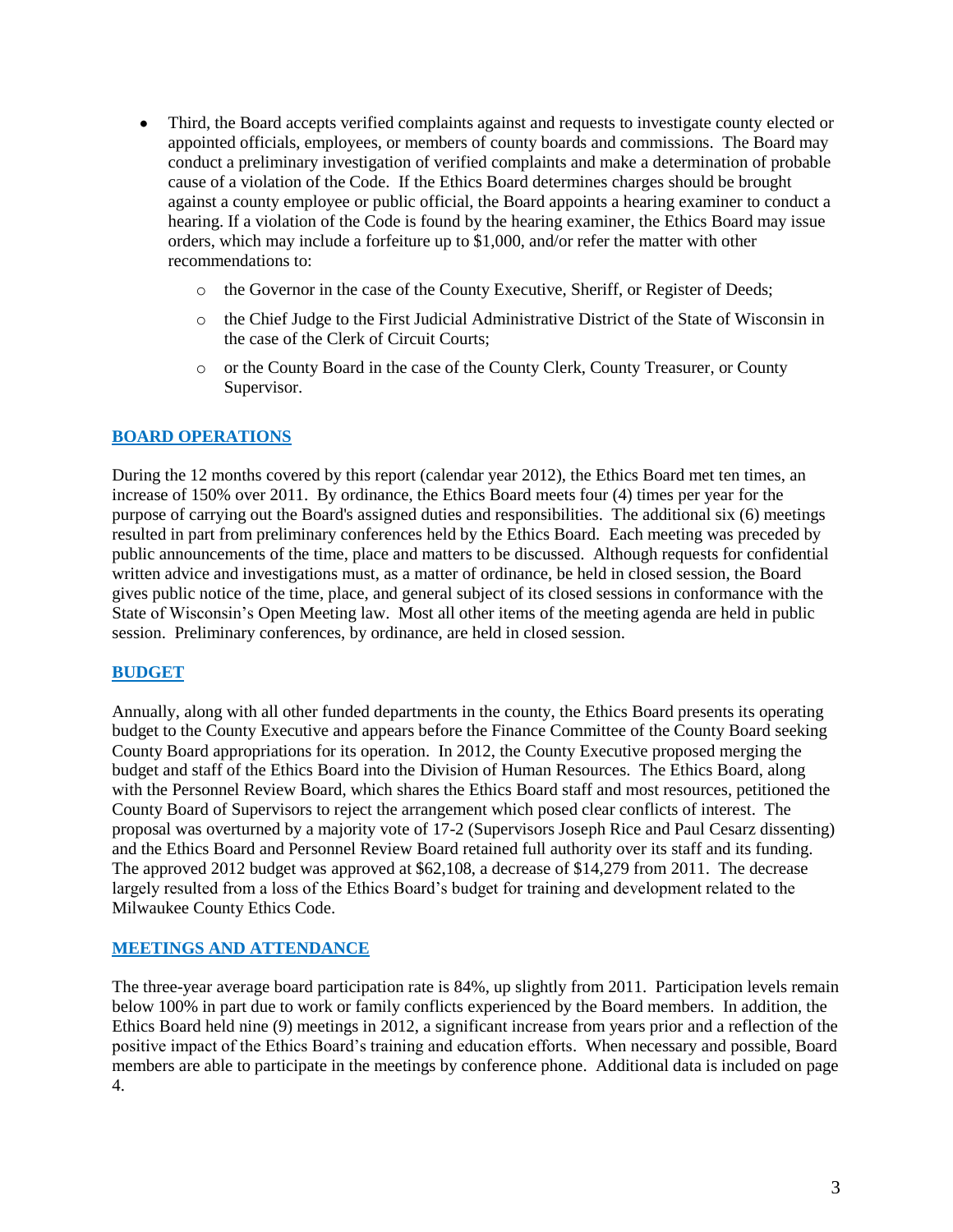## **Board member attendance data for 2012**

| 2010                         |                                                                           | 2011                               |                                                                           | 2012                           |                                                                              |
|------------------------------|---------------------------------------------------------------------------|------------------------------------|---------------------------------------------------------------------------|--------------------------------|------------------------------------------------------------------------------|
| <b>MEMBER</b>                | <b>MEETINGS</b><br><b>ATTENDED OF</b><br><b>MEETINGS</b><br><b>CALLED</b> | <b>MEMBER</b>                      | <b>MEETINGS</b><br><b>ATTENDED OF</b><br><b>MEETINGS</b><br><b>CALLED</b> | <b>MEMBER</b>                  | <b>MEETINGS</b><br><b>ATTENDED</b><br>OF<br><b>MEETINGS</b><br><b>CALLED</b> |
| Rebecca Blemberg             | 4 of $4 = 100\%$                                                          | Rebecca Blemberg                   | 2 of $5 = 40\%$                                                           | Rebecca Blemberg<br>(Resigned) | 1 of $3 = 33\%$                                                              |
| David B. Carr                | 4 of $4 = 100\%$                                                          | David B. Carr                      | 5 of $5 = 100\%$                                                          | David B. Carr                  | $8 \text{ of } 9 = 89 \%$                                                    |
| Paul J. Hinkfuss             | 4 of $4 = 100\%$                                                          | Paul J. Hinkfuss<br>(Term Expired) | 1 of $1 = 100\%$                                                          | <b>Christian Flores</b>        | 9 of 9 = 100 %                                                               |
| <b>Christian Flores</b>      | 4 of $4 = 100\%$                                                          | <b>Christian Flores</b>            | 3 of $5 = 60%$                                                            | Henry Hamilton III             | $7 \text{ of } 9 = 78 \%$                                                    |
| Henry Hamilton III           | 4 of $4 = 100\%$                                                          | Henry Hamilton III                 | 3 of $5 = 60%$                                                            | Marcia Facey                   | $7 \text{ of } 9 = 78 \%$                                                    |
| Marcia Facey<br>(New)        | 3 of $4 = 100\%$                                                          | Marcia Facey                       | 4 of $5 = 80%$                                                            | Gary Manning                   | 3 of $4 = 75\%$                                                              |
| Rebecca Blemberg             | 4 of $4 = 100\%$                                                          | Gary Manning                       | 3 of $4 = 75%$                                                            | Carol Wichmann<br>(New)        | $4 \text{ of } 5 = 80\%$                                                     |
| Average<br><b>Attendance</b> | $=100%$                                                                   | Average<br><b>Attendance</b>       | $= 74\%$                                                                  | Average<br><b>Attendance</b>   | $=78%$                                                                       |

# **FINANCIAL DISCLOSURE**

One of the Board's principal duties is to administer the financial disclosure provisions of the Code of Ethics. The Code requires that all candidates for elected County offices, all County employees, and all County elected and appointed officials, including members of boards and commissions, "*whose duties and responsibilities include the awarding and execution of contracts for the purchase of supplies, services, materials, and equipment for or on behalf of Milwaukee County, for the construction of public works, or for the sale or leasing of real estate*," file a Statement of Economic Interests form and Affidavit with the Office of the Ethics Board.

Required disclosures on the Statements include:

- 1. OFFICES AND DIRECTORSHIPS. The identity of any organization in which the person who is required to file is an officer, director, or holds a position. Reporting exceptions are positions held in charitable, religious, and educational organizations not doing business with Milwaukee County.
- 2. SECURITIES. The identity of any business organization, municipal or other corporation in which the person required to file owns securities having a value of \$5,000 or more or an interest of 10% or more in such business.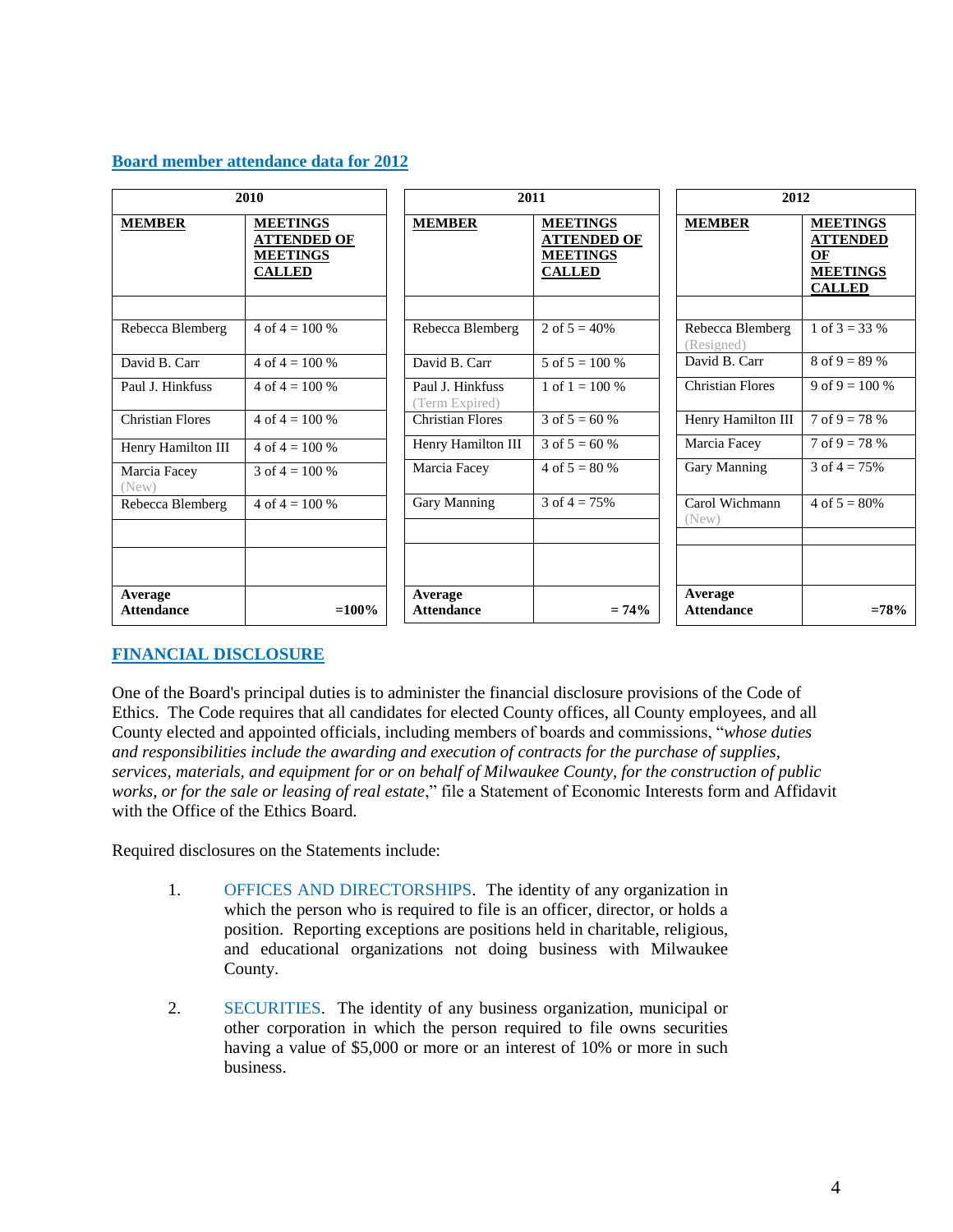- 3. CREDITORS. The identity of any creditor to whom the person required to file owes \$5,000 or more, and the amount owed.
- 4. REAL PROPERTY. The identity of any real property located in Milwaukee County or a contiguous county in which the person required to file holds an interest valued at \$5,000 or more. Exceptions for reporting are one's own principal residence and any property in which the pro rata share held by the person reporting is less than 10% of the outstanding shares on the real property.
- 5. TRANSFERS. The identity of the type and amount of any securities or real property valued in excess of \$5,000, or 10% of the business or property which the person required to file has transferred his/her ownership to any member of his/her immediate family within two calendar years.

On December 18, 1996, the Ethics Board adopted a policy regarding the standard determining "real estate value" which is: "Value" shall be defined as the last assessment for real estate property tax purposes which has been issued by the public official responsible to assess property valuation for real estate tax purposes. The tax assessment shall be conclusive evidence of the "value" of said real estate unless a challenge to said assessment has been filed by the declarant at the time of the submission of the Statement of Economic Interests.

In 2012, the Board had 311 required SEI filers, an increase from the year prior.

# **EXAMINATION OF STATEMENTS OF ECONOMIC INTERESTS**

In 2009 the Board changed its policy of having Ethics Board members review the Statements of Economic Interests. Reviews are now made by staff. Every Statement submitted is reviewed by a member of the staff to ensure the document is fully completed and that the accompanying affidavit is included and notarized. Whenever inconsistencies are identified during the review process, additional information may be required from the declarant to bring the Statement into conformity with the law and SEI filers are notified and given an opportunity to file an Amendment, which will be attached to and included with the original statement. Unresolved discrepancies or inconsistencies are brought to the attention of the Ethics Board for review.

All filed Statements are open to public inspection at the Board's office during regular business hours. Following a policy of the Ethics Board, requests to examine are made in writing, and persons whose Statements are examined are so notified with the identity of the person requesting inspection.

# **SEI PROJECT**

The Ethics Board also took steps in 2010 to work in conjunction with IMSD and the Election Commission to establish a means by which Statements of Economic Interests could be received electronically. Once finalized the data will be managed and housed electronically in the Ethics Board's office. Subsequently, the data will be uploaded to an online index identifying the existence of a financial relationship between a required SEI filer and outside businesses. This online index will be modeled after that of the Wisconsin Government Accountability Board's Eye on Financial Relationships. This project was still underway at the end of 2013.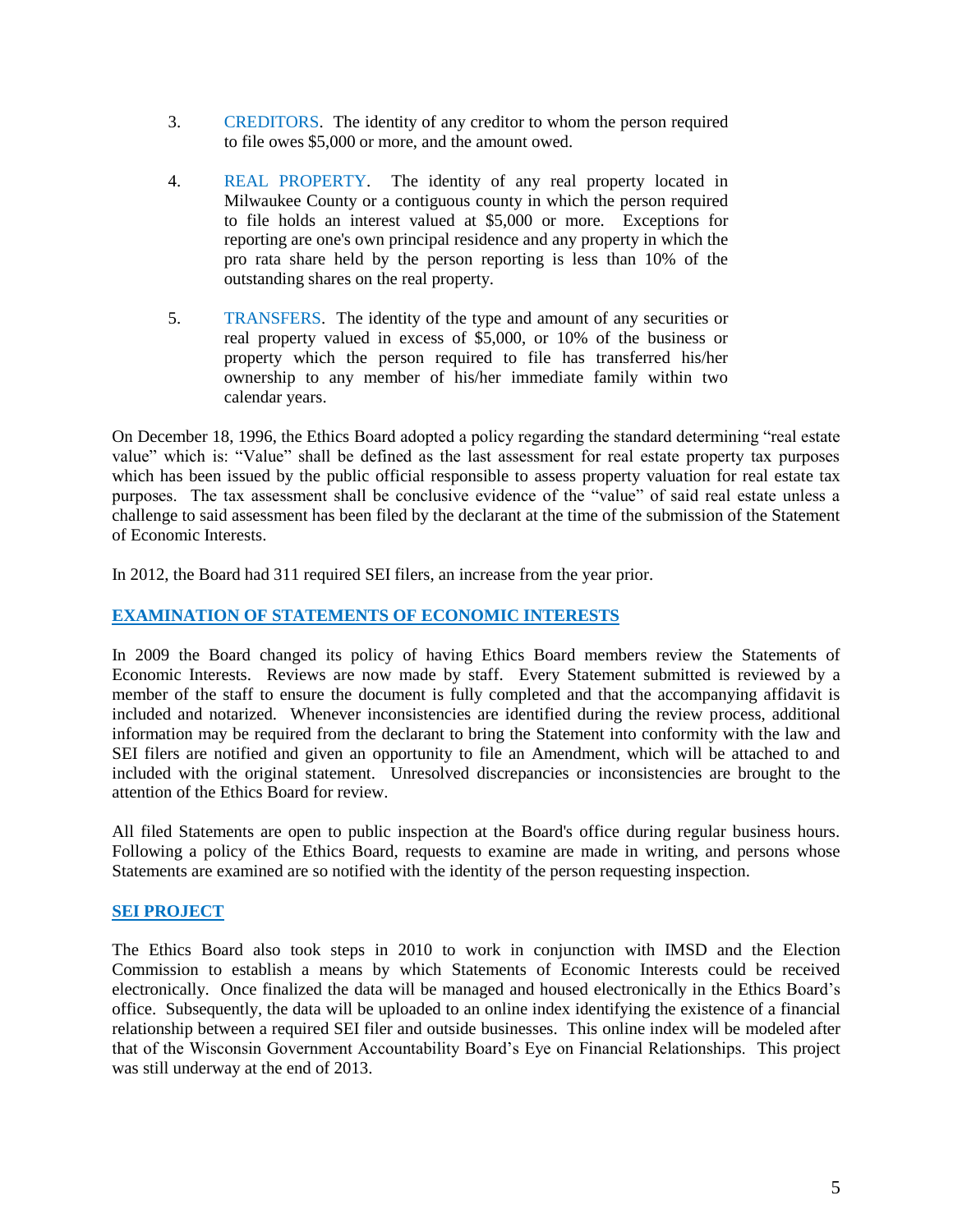# **ANNUAL AFFIDAVIT**

Every person required to file a Statement of Economic Interests is also required to file annually a sworn affidavit attesting that the Code has been read and understood, and that they have complied with the provisions of the county's Ethics Code. The affidavit will be incorporated into the electronic SEI filing system once it is up and running. The anticipated release date for the electronic filing system was moved from 2012 due to unforeseen delays and the final date was pending at the end of 2012.

# **STANDARDS OF CONDUCT**

The Code of Ethics for county officials and employees provides:

- A. **NO FINANCIAL GAIN OR ANYTHING OF SUBSTANTIAL VALUE.** Except as otherwise provided or approved by the County Board, no county public official or employee shall use his/her public position or office to obtain financial gain or anything of substantial value for the private benefit of himself/herself or his/her immediate family, or for an organization with which he/she is associated. 9.05(2)(a)
- B. **NO PERSON MAY OFFER ANYTHING OF VALUE.** No person shall offer to give to any public official or employee, directly or indirectly, and no public official or employee shall solicit or accept from any person, directly or indirectly, anything of value if it could reasonably be expected to influence the public official's or employee's vote, official actions or judgment, or could reasonably be considered as a reward for any official action or inaction on the part of the public official or employee. 9.05(2)(b)
- C. **NO SUBSTANTIAL INTEREST OR BENEFIT.** No public official or employee may:
	- 1. **Take any official action** substantially affecting a matter in which the public official, employee, a member of his/her immediate family, or an organization with which the public official or employee is associated has a substantial financial interest. 9.05(2)(c)1
	- 2. **Use his/her office or position** in a way that produces or assists in the production of a substantial benefit, direct or indirect, for the public official, employee, members of the public official's or employee's immediate family either separately or together, or an organization with which the public official or employee is associated.  $(9.05(2)(c)2)$
- D. **NO DISCLOSURE OF PRIVILEGED INFORMATION.** No county public official or employee shall use or disclose privileged information gained in the course of, or by reason of, his/her position or activities which in any way could result in financial gain for himself/herself or for any other person.  $9.05(2)(d)$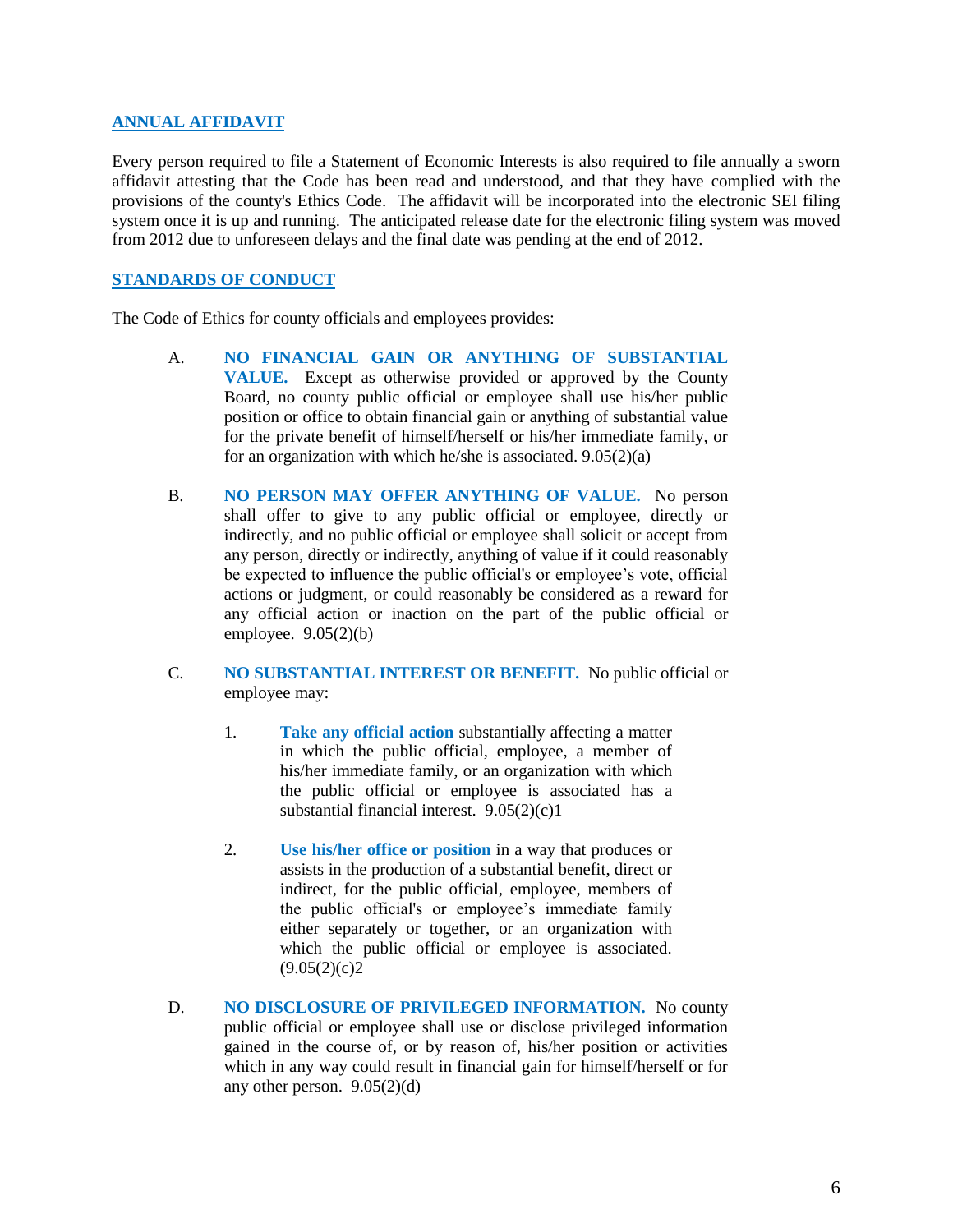- E. **NO USE OF PUBLIC POSITION TO INFLUENCE OR GAIN UNLAWFUL BENEFITS.** No county public official or employee shall use or attempt to use his/her public position to influence or gain unlawful benefits, advantages, or privileges for himself/herself or others.  $9.05(2)(e)$
- F. **NO OFFER OR GIFTS OR ANYTHING OF VALUE**. No county public official shall offer or give anything of value to a member or employee of a county department or entity, while that member or employee is associated with the county department or entity, and no member or employee of a department shall solicit or accept from any such person, anything of value from a county official or employee  $9.05(2)(f)$
- G. **LIMITS ON CONTRACTS WITH COUNTY.** No county public official or employee and no business with which he/she or his/her spouse has a significant fiduciary relationship or organization shall enter into any contract with the county unless that contract has been awarded through a process of public notice and competitive bidding in conformity with applicable federal and state statutes and county ordinances.  $9.05(2)(g)$
- H. **LIMITS ON LEASE OF REAL ESTATE WITH COUNTY.** No county public official or employee and no business in which that county public official or employee has a ten (10) percent or greater interest shall enter into a lease of real property with the county, except that the county board, upon a publicly filed and considered request, shall waive this subsection when it is in the best interests of the county. 9.05(2)(h)
- I. **NO LIMITS ON LAWFUL PAYMENTS**. Paragraph (c) does not prohibit an elected official from taking any action concerning lawful payment of salaries or employee benefits or reimbursement of actual and necessary expenses or prohibit an elected official from taking an official action with respect to any proposal to modify a county ordinance. 9.05  $(2)(i)$
- J. **NO SOLICITATION OF AT-WILL EMPLOYEES.** No elected county official shall knowingly solicit a campaign contribution from any "at will employee" defined as an employee who is not under union or labor contract with the county, who is hired for an indefinite term or who is under an independent contract with the county or its subparts or who can be discharged for any non-discriminatory reason. 9.05 (2)(j)
- K. **NO CAMPAIGN CONTRIBUTIONS TO COUNTY OFFICIALS WITH APPROVAL AUTHORITY.** No person(s) with a personal financial interest in the approval or denial of a contract or proposal being considered by a county department or with an agency funded and regulated by a county department, shall make a campaign contribution to any county elected official who has approval authority over that contract or proposal during its consideration. Contract or proposal consideration shall begin when a contract or proposal is submitted directly to a county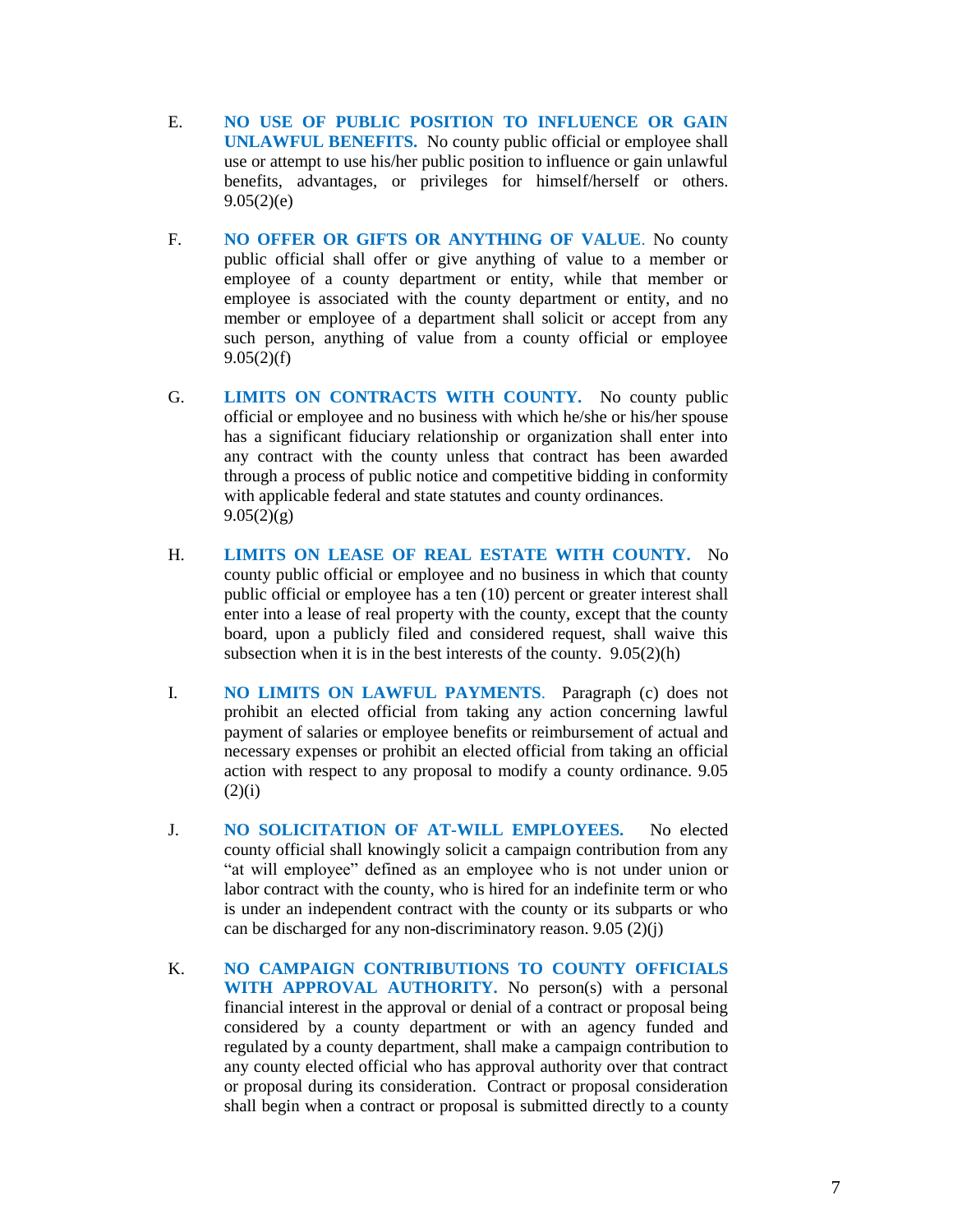department or to an agency funded or regulated by a county department until the contract or proposal has reached final disposition, including adoption, county executive action, proceedings on veto (if necessary) or departmental approval. This provision does not apply to those items covered by Section 9.14 unless an acceptance by an elected official would conflict with this section. The language in section 9.05(2)(k) shall be included in all Requests for Proposals and bid documents. 9.05(2)(k)

**L. LIMITS ON HONORARIUMS FEES OR EXPENSES.** No county public official or employee shall accept or solicit an honorariums, fees or expense reimbursements, except in accordance with section 9.14.

The foregoing prohibitions in Section 9.05 are not to be construed to prohibit a County Board Supervisor from making inquiries for information on behalf of or representing a person before any county board, commission, or department in discharge of his/her official duties.

# **LIMITS ON CONTACT AFTER LEAVING COUNTY SERVICE**

The Ethics Code limits contact by employees who have left County service. Specifically:

- Former county officials and employees cannot communicate with the county department with which they were formerly associated as a paid representative for 12 months after leaving public office or county service. 9.05(3)(a)
- Former county officials and employees cannot for 12 months after leaving public office or county service, for compensation, represent any person other than the county in connection with any judicial or quasi judicial proceeding, application, contract, claim, or charge in which the individual was personally and substantially involved as a county public official or employee.  $9.05(3)(b)$

As part of its education and training efforts – and to ensure that employees leaving county service are aware of this limit on contact – the Office of the Ethics Board mails a brochure to all employees that leave County service. The brochure mailings are completed on a monthly basis. The brochure is also posted on the Ethics Board's website.

The Ethics Board will accept and review written requests for exemption from these prohibitions.

# **LIMITS ON POLITICAL ACTIVITY**

Effective July 17, 2008, prohibitions against political activity were identified in the Ethics Code.

- County public officials and employees are prohibited from wearing or displaying any campaign material, distributing any campaign literature, soliciting contributions for any candidate, engaging in political campaign activities for any candidate or circulating nomination papers for elected office at his or her place of employment while engaged in his or her official duties shall, for the apparent purpose of seeking to elect or defeat a person seeking elective office. 9.06(1).
- County public officials and employees are prohibited from coercing or attempting to coerce contributions or services from subordinate employees in support of a political party or a candidate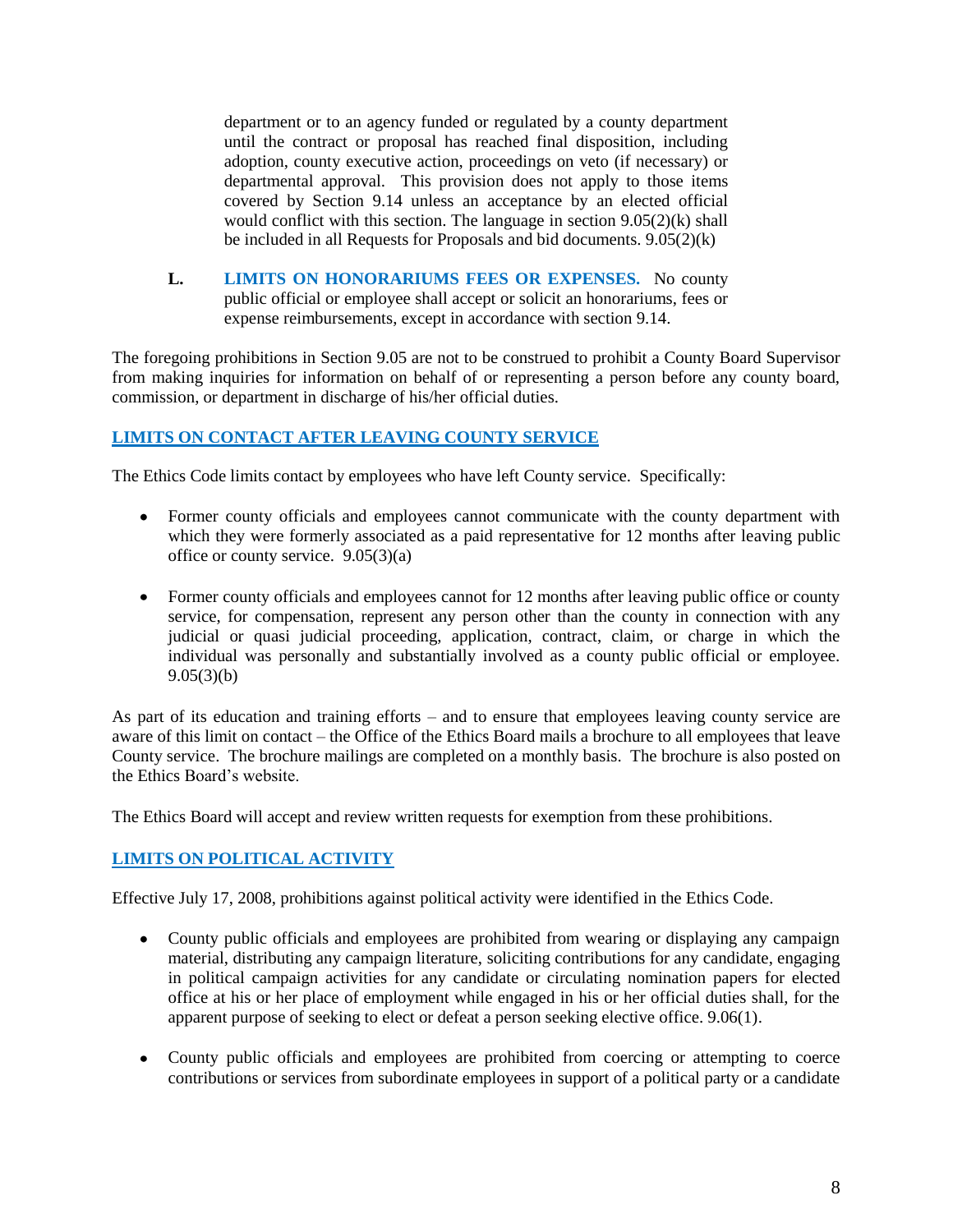for elective office or for or against a referendum position, or retaliating against or rewarding an employee for refraining from participating in any political activity. 9.06(2).

County public officials and employees are prohibited from promising an appointment to any county position as an apparent reward for any political activity. 9.06(3).

As part of the Ethics Board's education and training efforts, these prohibitions were included on the front page of the Board's periodic newsletter<sup>1</sup> during the fall 2010 election cycle. In November 2011, the Ethics Board held a public meeting to examine and clarify the prohibition against soliciting at-will employees. A formal opinion was written and published in early 2012.

# **REQUESTS FOR ADVICE**

Anyone subject to this Ethics Code may request of the Ethics Board written advice regarding the propriety of any matter to which he or she is or may become a party. All requests for advisory opinions are confidential unless the privilege of confidentiality is expressly waived by the requestor. In 2011, thirty-one (31) oral and written requests for advice that could be satisfied simply by clarifying of the language of the written Code were made by county officials and employees. This represents a slight increase over 2011, a positive trend resulting from the Ethics Board's ongoing efforts to bring the attention of County employees and officials to the Ethics Code. The upward trend is expected to continue.

The Ethics Board, directly or through its Executive Director, has received and responded to a number of inquiries from other government units, the press and citizens, regarding the applicability, contents and procedures relating to the Ethics Code.

# **COMPLAINTS AND INVESTIGATIONS**

Pursuant to the Code, the Board accepts verified complaints of alleged violations of the Ethics Code. In 2012, the Board received one investigation request. After reviewing the matter, the Ethics Board concluded that there was no violation of the Ethics Code and took no action on the matter. The Board also received one verified complaint that resulted in a preliminary conference and a finding that minor violations of the Ethics Code occurred. The Board entered into a written stipulation with the subject of the complaint and the matter was closed. In accordance with the procedures outlined in the Ethics Code, the request for investigation and the verified complaint were referred to the District Attorney's Office for further review prior to the Ethics Board taking any action on the matter. After the matter was released from the District Attorney to the Ethics Board, the Ethics Board held a preliminary conference on the verified complaint. In accordance with the requirements of the Ethics Code, the preliminary conference is held in closed session.

# **EDUCATION AND TRAINING**

 $\overline{a}$ 

In 2012, as part of its ongoing Ethics training and education activities, the Ethics Board published six newsletters. The newsletters consisted of employee activities, employee comments, Ethics Code training segments, general applied ethics segments, as well as cartoons and news about some of the Ethics Board's activities. The Ethics Board again observed Corporate Compliance and Ethics Week with games and activities, including two half-day training sessions for officials or their representatives. In 2012, the half day training sessions were approved for continuing education credits. The Ethics Board also presented information at a table during Milwaukee County's second annual open house. The Executive Director

<sup>&</sup>lt;sup>1</sup> Robinson, V. (2010). *From the Executive Director*, Volume One, Issue Two.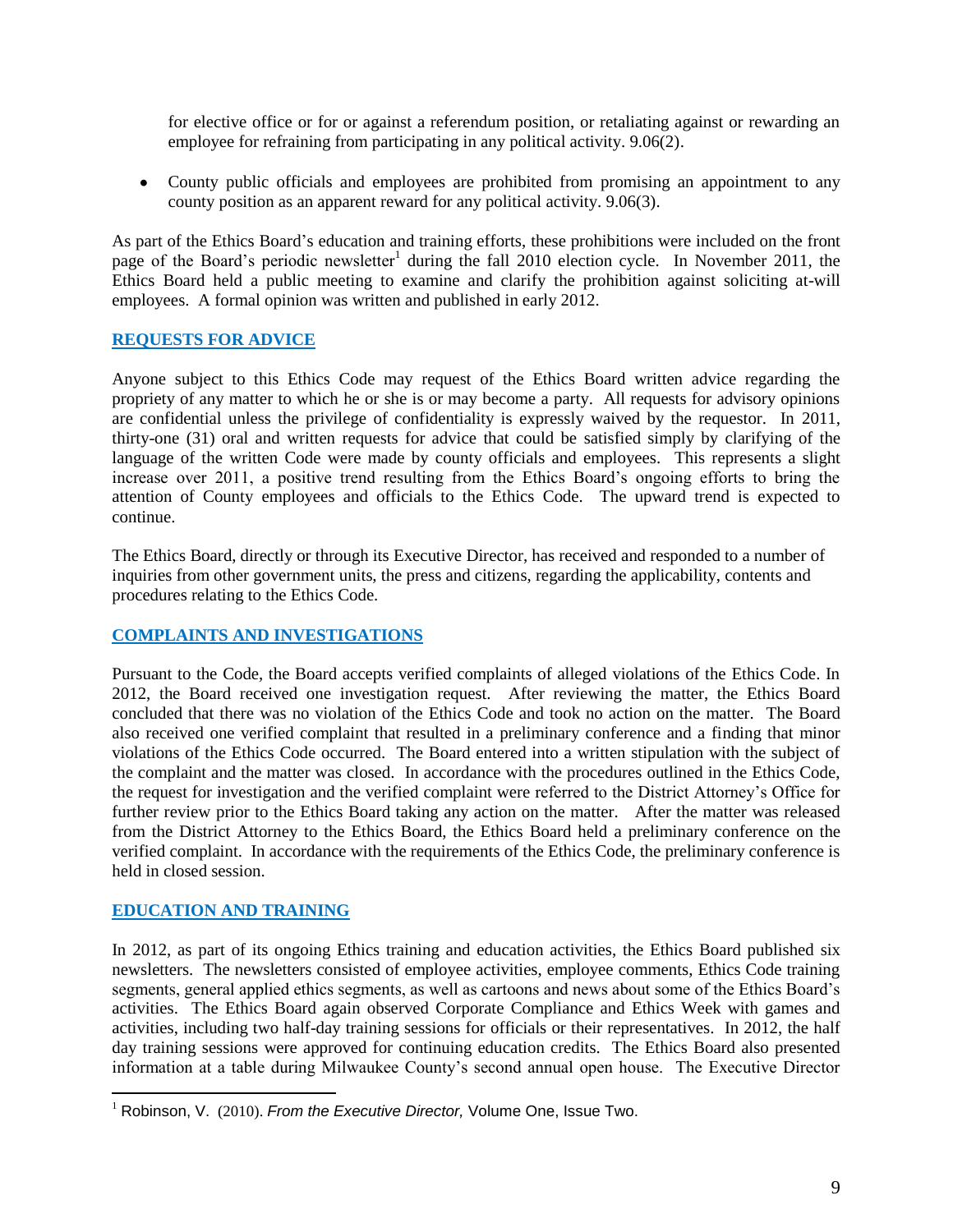appeared as a half-day guest presenter at a Briggs and Stratton ethics class, by invitation of the classroom instructor. The mandatory Ethics training delivered online in 2011 was not presented in 2012 as a result of a reduction in funding for ethics training.

# **INTERAGENCY RELATIONSHIPS**

# **Appointed and Elected Officials; Department Heads**

The Board works with the Executive Branch, the Legislative Branch, the offices of the constitutionallyelected officials of county government, and with all the departments of Milwaukee County government in receiving financial disclosure statements, the filing of sworn Affidavits of Code compliance, and in enforcing specified standards of conduct, pursuant to the Code of Ethics.

## **Boards and Commissions**

Members of boards and commissions, while governed by the Code's standards of conduct, are not initially required to file Statements of Economic Interests, nor sworn Affidavits of Code compliance. In a specific instance, a board or commission member may be required to file a Statement of Economic Interests or sworn Affidavit of Code compliance as a result of a finding of probable cause resulting from an investigation by the Ethics Board. The filed Statements of Economic Interests by candidates to elected offices are initially filed with the Election Commission and are subsequently submitted to the Ethics Board for permanent filing.

# **Judiciary and Other County Committees**

On December 11, 1975, the Honorable County Board of Supervisors adopted a Resolution that copies of proposed amendments to the Code of Ethics be submitted to the Ethics Board at the time any such referrals are made to the Judiciary Committee by the Board of Supervisors and, further, that the Ethics Board be given an opportunity to be heard by the Judiciary Committee when the matter appears on the agenda of that committee. The Ethics Board has responded to requests for reviews, comments, and guidelines relating to potential conflicts of interest of specific practices relating to matters under consideration before the Purchasing Standardization Committee, the Audit Committee, and other committees of the County Board. For legal opinions, the Board generally seeks the services of Corporation Counsel. However, in instances where a conflict of interest may develop or exist, the Ethics Board has in its budget an allowance to obtain independent legal counsel for specific situations at the discretion of the Board.

# **Corporation Counsel**

Corporation Counsel's legal opinions address whether the law applies to a set of facts; that is, whether or not the law is controlling to a specific set of facts. It remains the province of the Ethics Board to determine whether or not specific facts constitute probable cause of a violation of the Ethics Code. At the invitation of the Ethics Board, in 2011 a staff attorney of the Corporation Counsel attended most of the regular meetings of the Board.

## **Department of Audit; Milwaukee County Sheriff's Office; District Attorney's Office**

In conducting an investigation, the Board has sought the assistance of the Department of Audit and the Detective Division of the Sheriff's Department and has consulted with the District Attorney's office on charges relating to the violation of other related statutes. Effective July 2008, the Ethics Board files a copy of all verified complaints and investigation requests with the District Attorney's Office and delays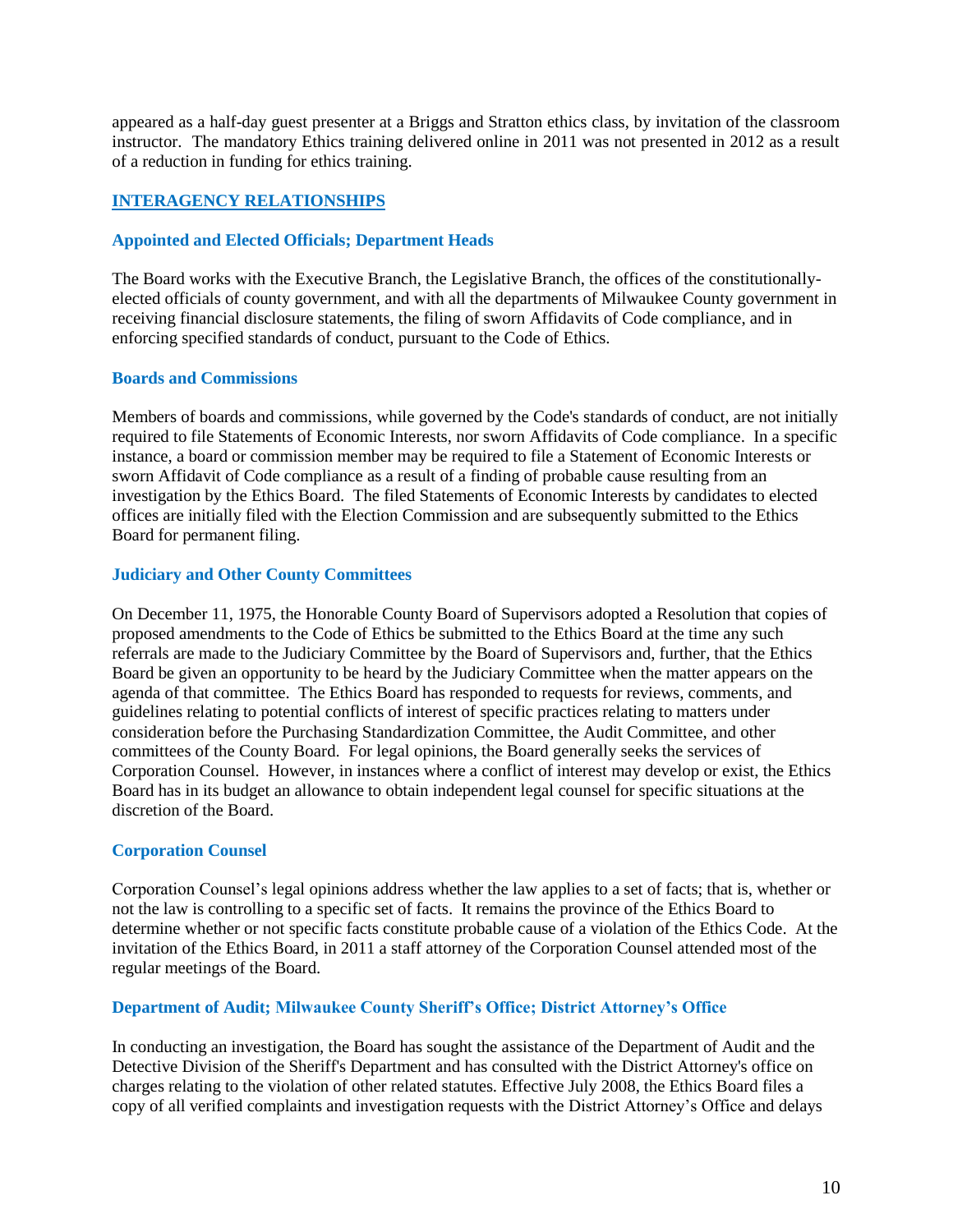further action if so requested by the District Attorney. After a determination by the hearing examiner that a violation of the Code exists, the Ethics Board contacts the county employee's appointing authority or, in the case of various elected officials of the county, the Governor, the Chief Judge, or the County Board of Supervisors, pursuant to s. 9.13, County General Ordinances. The Ethics Board continues to share information with the Department of Audit and the Office of Corporation Counsel in select situations.

# **COMMENTS AND INTERPRETATIONS ON SELECTED SECTIONS OF THE ETHICS CODE**

# **THE PROPRIETY OF OUTSIDE EMPLOYMENT**

Section 9.05(1), County General Ordinances, does not preclude any county elected official or employee from accepting other employment or following another pursuit which in no way interferes with the full and faithful discharge of their duties to the County. The Ethics Board reiterated that all County officials and employees should conduct themselves in a manner and exercise their judgment to reinforce the principle that the appearance of impropriety sometimes may be worse than the impropriety itself. The use of County salaried time and other County resources, such as facilities, supplies, and services, for personal or private gain, not available to all citizens, is prohibited.

# **COUNTY EMPLOYES REQUIRED TO FILE A FINANCIAL DISCLOSURE**

Section 9.03(1), County General Ordinances, applies to all County employees whose job duties include the responsibility of writing specifications and/or contain any decision-making capacity relating to the amending or execution of purchase contracts on behalf of the County. (Corporation Counsel opinion of January 30, 1981) Each department head is required to indicate annually to the Ethics Board which subordinates they believe perform assignments within the above purchasing description. The Board has determined that these designations by the department head are not controlling. After a review of these lists, the Board sends a directive to all employees who are required to file their annual Statement of Economic Interests and their accompanying Affidavit of compliance to the Code. The Ethics Board is ultimately responsible to determine who should file. Failure to file after being directed to do so by the Ethics Board could subject that employee to the sanctions of s. 9.03(4), which provides in part: "...no person...may receive his/her salary..." after failing to file.

## **DUAL BOARD MEMBERSHIP ON BOARDS AND COMMISSIONS**

On December 18, 1996, the Ethics Board adopted the State of Wisconsin Ethics Board interpretation of the words "associated" and "organization relative to dual membership on boards and commissions.

The State Ethics Board stated in an opinion that a county official who was appointed pursuant to a state statute or a county ordinance or resolution, was representing the county's interests on that board and, therefore, was not "associated" with the organization. The elected official serves in a representative capacity, not an individual one, and protects the county's interests, and is not simply serving the organization.

The State Ethics Board opinion re-affirmed the County Ethics Board's earlier position of February 19, 1996, that, unless otherwise specified by law, a county official may not simultaneously be an officer or director of a private organization (in a capacity other than as a representative of the county's interests) and 1) take official action substantially affecting the organization or 2) use his or her public office to produce a substantial benefit for the organization.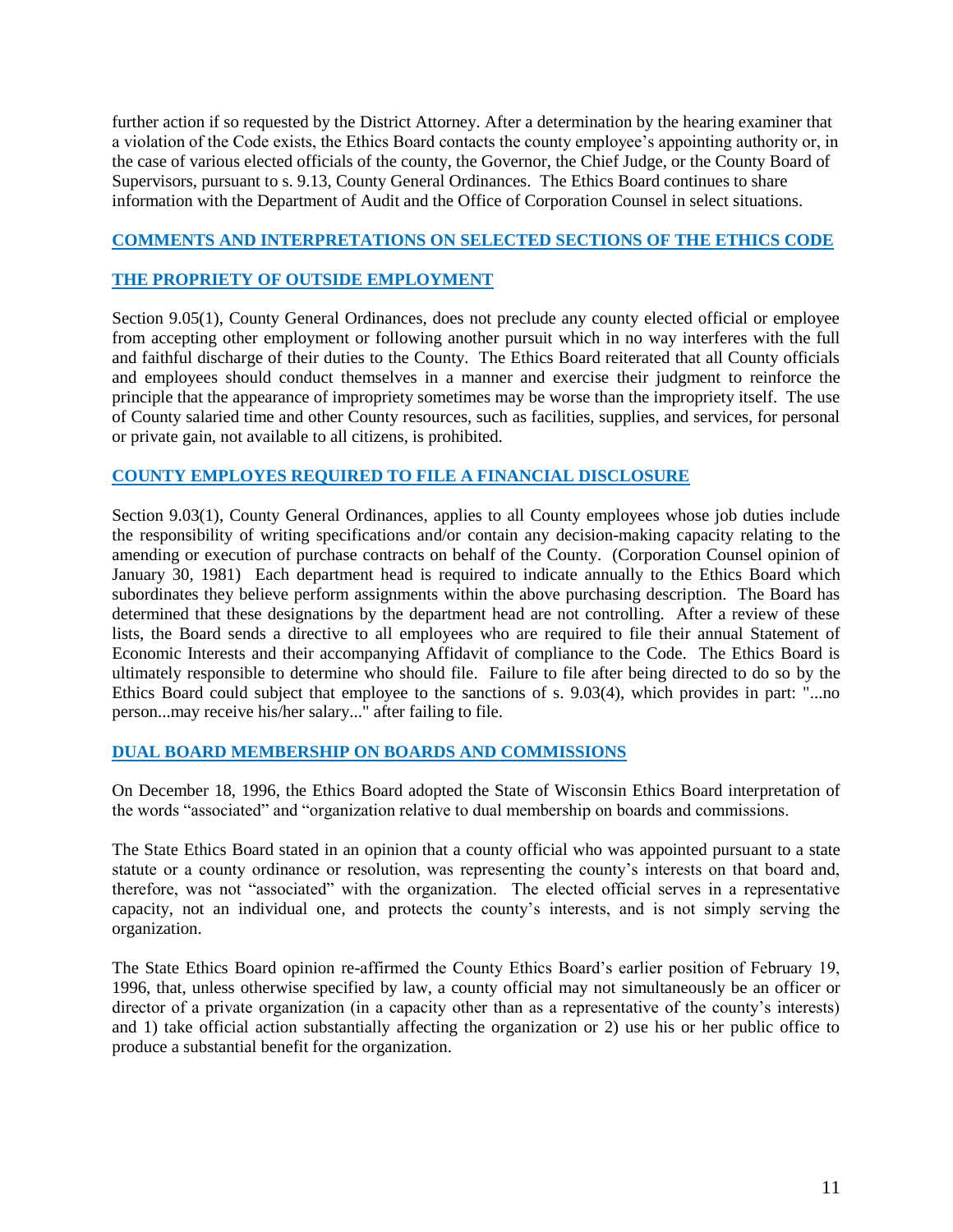# **CAMPAIGN SOLICITATION OF AT- WILL EMPLOYEES PROHIBITED**

On December 18, 2003 the County Board of supervisors adopted File No. 03-591 an ordinance amendment to Chapter 9, which prohibits elected County officials from soliciting campaign contributions from "at-will" County employees.

On November 4, 2011, the Ethics Board held an open meeting to allow the public and elected officials to weigh in on the challenges to avoiding solicitation of at-will employees. Based on the discussion and subsequent legal opinion, the Ethics Board outlined its expectations with regard to solicitation of at-will employees which included that elected officials should know that solicitation of at-will employees is a violation of the Ethics Code and that they should therefore perform due diligence efforts to identify atwill employees. Milwaukee County should be able to provide a listing of at-will employees to any elected official that requests one and should extend their due diligence efforts as needed to avoid inadvertently soliciting at-will employees. The Ethics Board will continue to examine violations of 9.05(2)(j) on a case-by-case basis and will ask elected officials to provide proof of their due diligence efforts if an at-will employee is solicited.

On February 14, 2012, the Ethics Board sent a memo to all elected officials notifying them of the Ethics Board's expectations of due diligence efforts to avoid inadvertent solicitation of at-will employees.

# **CAMPAIGN CONTRIBUTIONS BY CONTRACTORS RESTRICTED**

On March 18, 2004, the County Board of Supervisors adopted File No. 03-593, an ordinance amendment to Chapter 9 which prohibits a person(s) with a personal financial interest in the approval or denial of a contract being considered by a County department or with an agency funded and regulated by a County department from making a campaign contribution to any elected County official who has approval authority during the contract's consideration.

## **ETHICS CODE OMNIBUS AMENDMENTS 2004**

On December 16, 2004, the County Board of Supervisors adopted File No. 04-191, an ordinance amendment to Chapter 9 which updated the code; provided a new designation of "appointed official;" required Pension Board members to file quarterly and elected officials to file semi-annually, and Ethics Board and Election Commission members to file reports; provided penalties for failure to report receipt of honorariums; placed a limitation on lobbying by former county officials and employees; and more clearly identified the process for the appointment of an independent fact finder.

## **REVISIONS TO CHAPTER 14 MCGO CONCERNING LOBBYING ACTIVITIES**

In September 2004, the County Board of Supervisors adopted Resolution, File No. 04-365, directing revisions to Chapter 14, MCGO, regarding the regulation of lobbying. The changes were to: establish reasonable registration requirements to identify lobbyists and principals who seek to influence legislative or administrative actions; require lobbyists and their principals to submit a detailed description of the nature of lobbying efforts; require lobbyists and their principals to submit expense statements that accurately describe the financial value of the lobbying effort including expenses and pro-rated salaries or fees of lobbyists and principals involved in the effort; establish a reasonable system of enforcement and sanctions for violations; and revise the existing registration fee structure for lobbyists and create a fee structure for principals. The Ethics Board was given responsibility for prescribing forms and instructions for preparing and filing registration applications and expense statements and for preparing a manual on the uniform method of accounting and reporting for persons required to provide information or to file